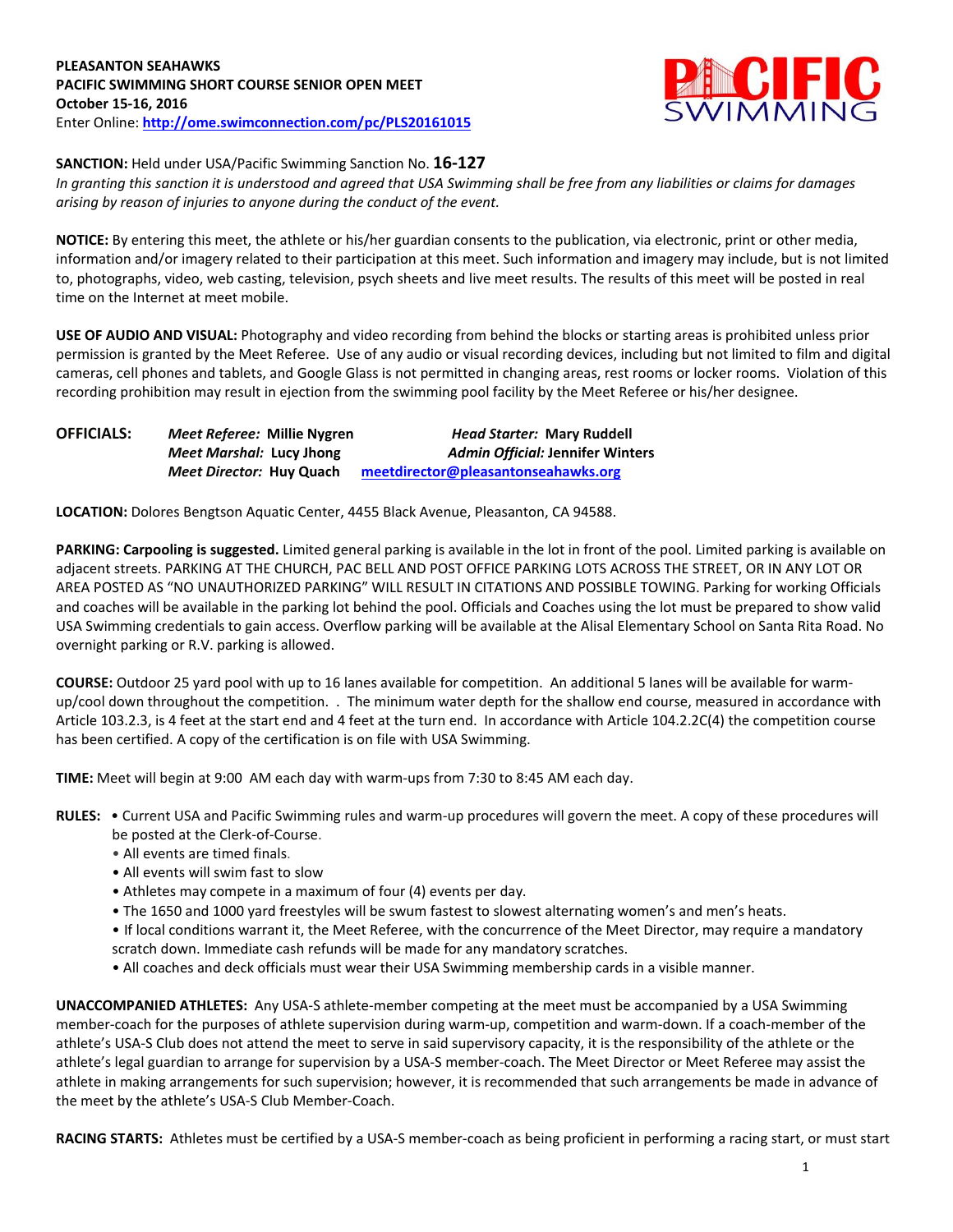the race in the water. It is the responsibility of the athlete or the athlete's legal guardian to ensure compliance with this requirement.

**RESTRICTIONS:** • Smoking and the use of other tobacco products is prohibited on the pool deck, in the locker rooms, in spectator

- seating, on standing areas and in all areas used by athletes, during the meet and during warm-up periods.
- Sale and use of alcoholic beverages is prohibited in all areas of the meet venue.
- No glass containers are allowed in the meet venue.
- Only athletes, coaches, officials, and volunteers will be allowed on the pool deck.
- Changing into or out of swimsuits other than in locker rooms or other designated areas is prohibited.

**•** Destructive devices, to include but not limited to, explosive devices and equipment, firearms (open or concealed), blades, knives, mace, stun guns and blunt objects are strictly prohibited in the swimming facility and its surrounding areas. If observed, the Meet Referee or his/her designee may ask that these devices be stored safely away from the public or removed from the facility. Noncompliance may result in the reporting to law enforcement authorities and ejection from the facility. Law enforcement officers (LEO) are exempt per applicable laws.

**ELIGIBILITY:** • Athletes must be current members of USA-S and enter their name and registration number on the meet entry card as they are shown on their Registration Card. If this is not done, it may be difficult to match the athlete with the registration and times database. The meet host will check all athlete registrations against the SWIMS database and if not found to be registered, the Meet Director shall accept the registration at the meet (a \$10 surcharge will be added to the regular registration fee). Duplicate registrations will be refunded by mail.

• Athletes 13/Over are eligible to enter this meet. There is no proof of time. Entry times should be the athlete's actual time and not the minimum standard.

• Athletes 11 and 12 years of age must meet the Senior Open time standard as outlined by Pacific Swimming time verification procedures. No refunds will be given if a time cannot be proven.

- Athletes under the age of 11 years are not eligible to compete.
- Disabled athletes are welcome to attend this meet and should contact the Meet Director or Meet Referee regarding special accommodations.
- No time conversions will be accepted.
- Entries with "NO TIME" will be rejected.

**SEEDING:** Event seeding will be in the following order: conforming short course yards, non-conforming long course meters, and non-conforming short course meters - USA Swimming rules 207.11.7B. **See Rules for distance events seeding**.

**CHECK-IN:** The meet will be deck seeded. Athletes must check-in at the Clerk-of-Course. No event shall be closed more than 30 minutes before the scheduled start of the session. Close of check‐in for all events shall be no more than 60 minutes before the estimated time of the start of the first heat of the event. Athletes who do not check-in will not be allowed to compete in the event.

**SCRATCH RULE:** Athletes entered in a timed final individual event that is seeded on the deck that have checked in for that event, must swim in the event unless they notify the clerk of the course before seeding for that event has begun that they wish to scratch. Failure to swim an event will result in being barred from their next individual event.

**ENTRY FEES:** \$6.50 per individual event plus an \$8.00 per athlete participation fee. Entries will be rejected if payment is not sent at time of request. No late entries will be accepted. No refunds will be made, except mandatory scratch downs.

**ONLINE ENTRIES:** To enter online go to **<http://ome.swimconnection.com/pc/pls20161015>** to receive an immediate entry confirmation this method requires payment by credit card. Swim Connection LLC charges a processing fee for this service, equal to \$1 per athlete plus 5% of the total Entry Fees. Please note that the processing fee is a separate fee from the Entry Fees. If you do not wish to pay the processing fee, enter the meet using a mail entry. **Entering online is a convenience, is completely voluntary, and is in no way required or expected of an athlete by Pacific Swimming.** Online entries will be accepted through Wednesday, October 5, 2016.

**MAILED OR HAND DELIVERED ENTRIES:** Entries must be on the attached consolidated entry form. Forms must be filled out completely and printed clearly with athlete's best time. Entries must be entered using the current Pacific Swimming procedure: and postmarked by midnight, Monday, October 3, 2016 or hand delivered by 6:30 p.m. Wednesday, October 5, 2016. Requests for confirmation of receipt of entries should include a self-addressed envelope.

#### **Make check payable to: Pleasanton Seahawks**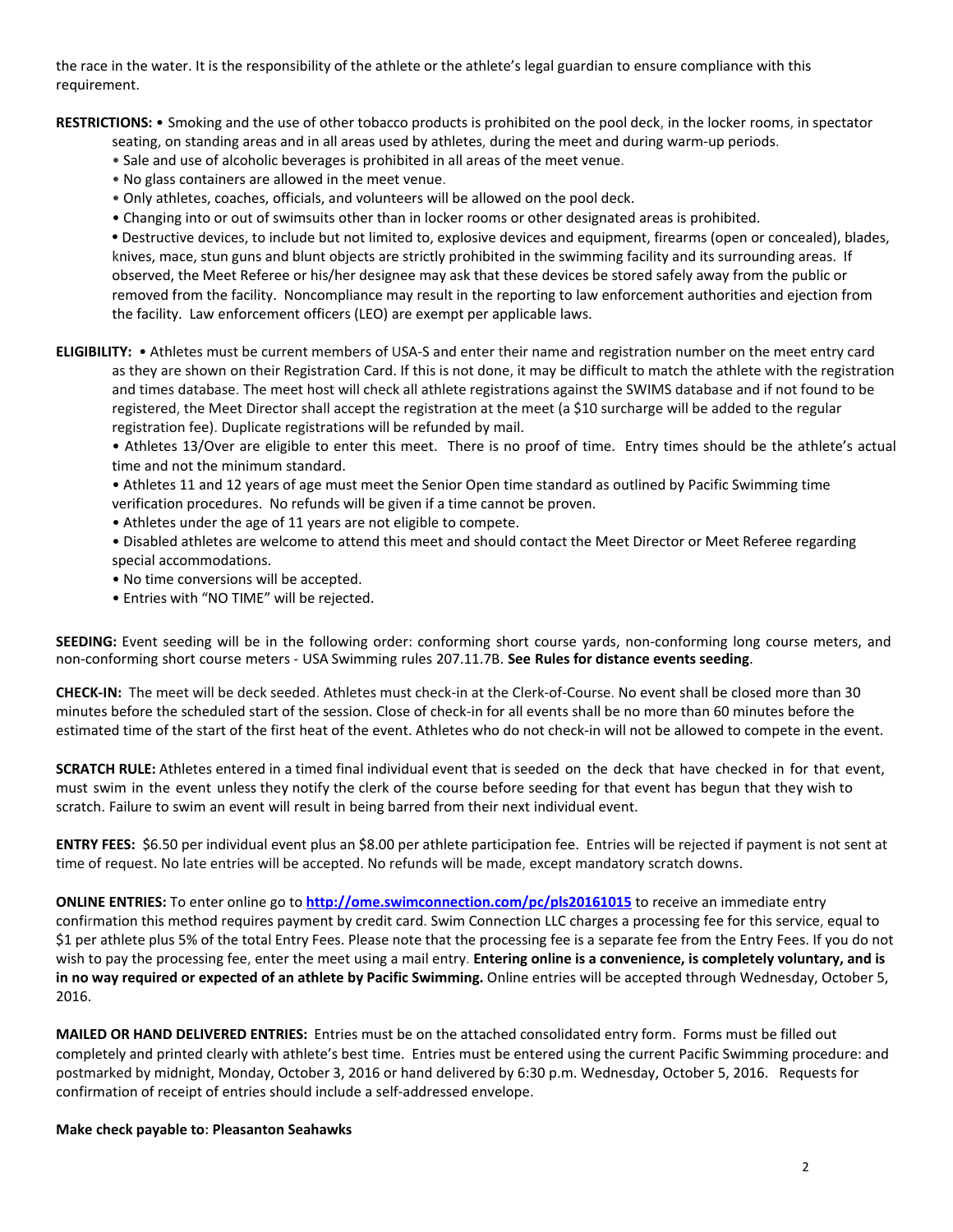### **Mail or hand delivered entries to: Senior Circuit Meet Entries c/o Anna Umansky 1558 Trimingham Drive Pleasanton, CA 94566**

# **AWARDS:** None.

**ADMISSION:** Free. A program will be available for a nominal fee.

**HOSPITALITY:** Hospitality available for coaches, officials, timers, and volunteers. Lunches will be provided for coaches and working deck officials. There will be a snack bar.

**ORDER OF EVENTS**

# **MISCELLANEOUS:**

| Saturday, October 15, 2016 |                  |               |  |
|----------------------------|------------------|---------------|--|
| <b>EVENT#</b>              | <b>EVENT</b>     | <b>EVENT#</b> |  |
| 1                          | <b>500 FREE</b>  | 2             |  |
| 3                          | 200 BACK         | 4             |  |
| 5                          | 100 BREAST       | 6             |  |
| 7                          | <b>200 FLY</b>   | 8             |  |
| 9                          | <b>100 FREE</b>  | 10            |  |
| 11                         | 200 I.M.         | 12            |  |
| 13                         | <b>1650 FREE</b> | 14            |  |

Events 13-14 and 27-28 will be swum fastest to slowest alternating women and men There will be a 10 minute break before the start of these events

Time standards may be found at:<http://www.pacswim.org/swim-meet-times/standards>